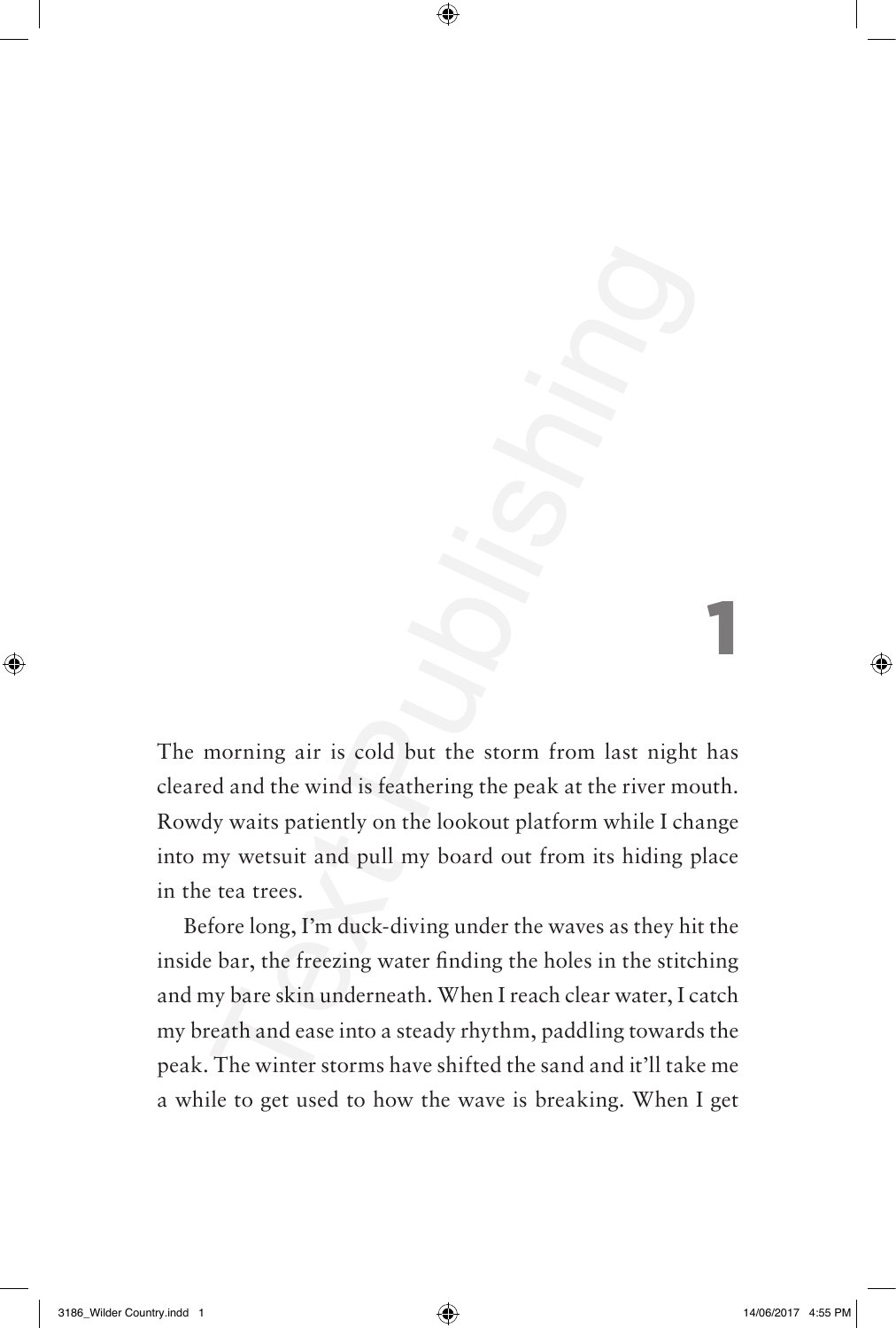close, I sit up on my board and take stock. The peak is further along the beach than I've seen it before, almost in line with the platform, but provided the channel is still shallow enough, the wave should break all the way through to the river mouth.

Sitting out here, it's hard not to remember what it was like before the virus: surfing with my mates, the beach dotted with swimmers and walkers, the lifesavers' flags flapping yellow and red in the offshore breeze. On the other side of the dunes the car park would be overflowing on a day like this, the road choked with cars and caravans and the town buzzing with holidaymakers. Across the river and up the hill, Mum would be out in the garden, weeding or pruning, and Dad would be in the shed stripping back an old table, the smell of dust and linseed oil hanging in the air. ave should break all the way through to the river moting out here, it's hard not to remember what it was the virus: surfing with my mates, the beach dotted vmers and walkers, the lifesavers' flags flapping yeld in the offs

But when I look now, I can see all the way back up the river to the road bridge and the ruins on the main street, the shells of burnt-out shops and abandoned cars. It's hard to keep track of time when you're on your own but there've been three winters since the virus spread beyond the cities, reaching us and forcing the town into quarantine. That's when Dad died. And two winters ago, I lost Mum. Everyone else in town was either killed by the virus or took their chances heading north, leaving me and Rowdy to fend for ourselves.

We did okay, hunting and fishing and staying out of sight. Then Rose came.

Everything changed the day she appeared on the beach, scared, injured and pregnant, an escaped Siley on the run from Ramage and the Wilders. Taking her in and hiding her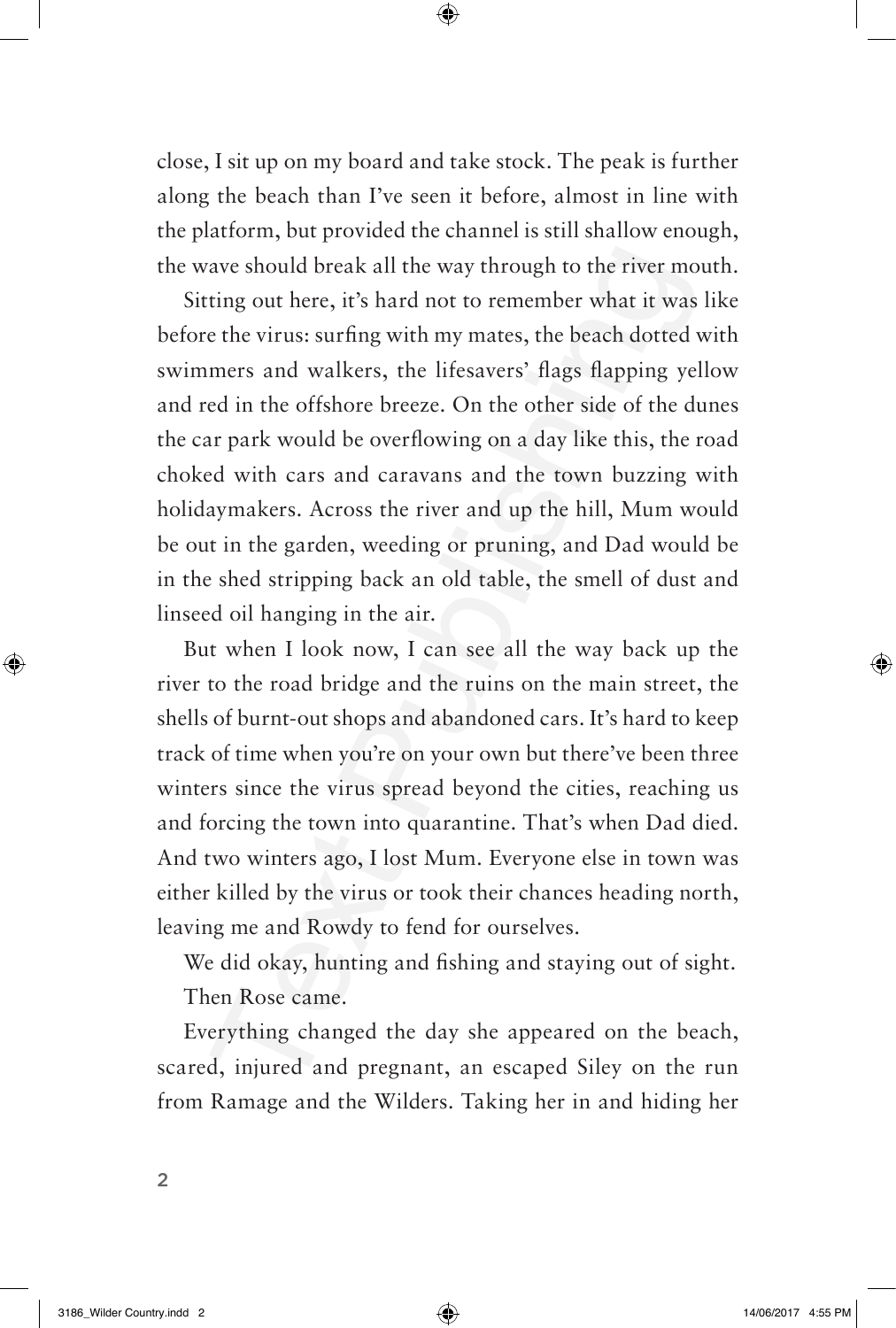unleashed a shit storm. First there was the journey north to find her sister, Kas, then the escape back to the coast with Willow in tow, and finally, on the worst night of my life, Rose dying as Hope was born.

The swell is a little unsettled and I need to be careful not to get too far inside the peak. Dad always said the best way of starting a surf was to take off on the biggest wave you could get. Opening your account, he called it. So I ease over the top of the first four waves, each one breaking a little further out, until I'm in perfect position for the next one. I barely have to paddle into the take off, just a couple of deep strokes and the rest is muscle memory. I'm a little slow to my feet, but I balance myself and feel the beautiful rush of the drop down the face. pe was born.<br>
well is a little unsettled and I need to be careful no<br>
oo far inside the peak. Dad always said the best wa;<br>
mg a surf was to take off on the biggest wave you co<br>
pening your account, he called it. So I ease

As usual, I lose all sense of time in the water and before I realise it the sun's above the ridge and there are new storm heads building in the west. Kas and Willow will be awake and wondering when I'll be back. So I take one last wave, riding it all the way to the beach, where Rowdy paces up and down the sand, chasing seagulls he'll never catch. He brushes past my leg as we make our way back up the dune to the platform.

The winter has almost passed and Kas, Willow and I have welcomed the return of some warmth to the air. It's been a winter of storms, with huge fronts coming straight up from the south, smashing into the coast. There's damage all over Angowrie—big trees uprooted, roofs blown off and the river flooding right up into town on the king tides.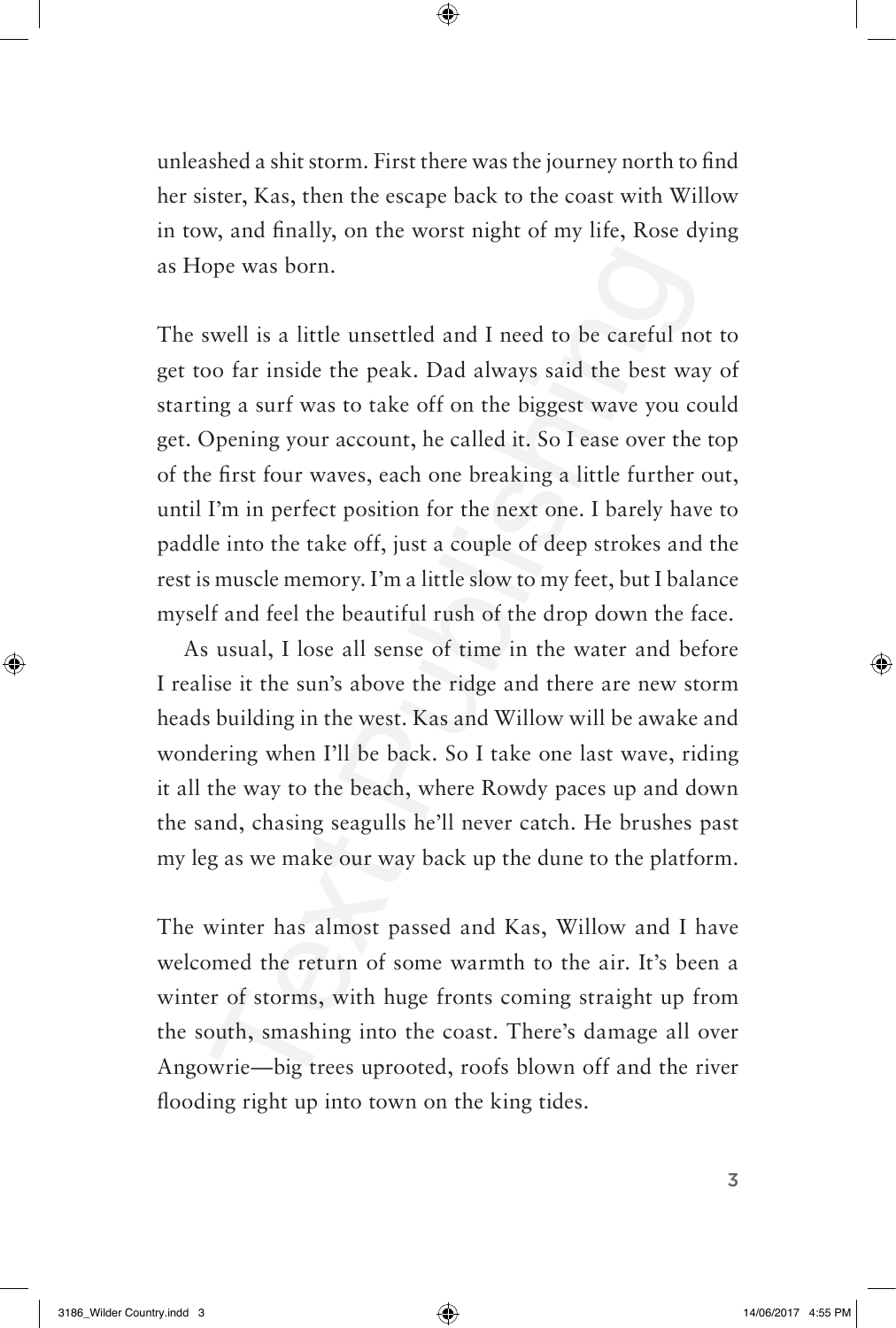In a strange way the harsh weather's kept us safe. We've been isolated for months; the road north is blocked and there's snow on the ridges. As long as I've been alive it hasn't snowed this close to the coast, but the weather's so cocked up now, everything feels like it's never happened before. We figure the Wilders were forced back to Longley to sit out the winter, but with the warmer days, they'll be out on the hunt again soon.

It's been a tough time for all three of us, but Kas has been the worst affected. Rose's death hangs over everything she does. She stays in her room for days at a time, refusing food and snapping at Willow and me when we try to cheer her up. She's a different person now. I'd hoped when we got back to Angowrie she'd gradually work her way through her grief. But every time I've tried to comfort her, to hold her or even touch her, I've felt her resistance. No matter what we talk about, she always ends up back at Ray's place that night, Rose dying, Ramage arriving to claim his child and us running from the Wilders. She hardly mentions Hope—it's too hard, on top of all her grief, to think what might have happened to the baby. lose to the coast, but the weather's so cocked up n<br>thing feels like it's never happened before. We figure<br>rs were forced back to Longley to sit out the winter,<br>the warmer days, they'll be out on the hunt again so<br>been a t

I've spent the winter worrying about Ray. He's used to being on his own but he's so isolated out there in the Addiscot Valley. It's only a couple of hours away on foot but he's too old to travel far and I know the storms will have tested him. He'll be struggling to get out and work his garden, not that much would've grown in the cold months. Before the weather got really bad, I thought if we went out to visit him Kas could at least see where Rose was buried, but she kept putting it off, always finding excuses.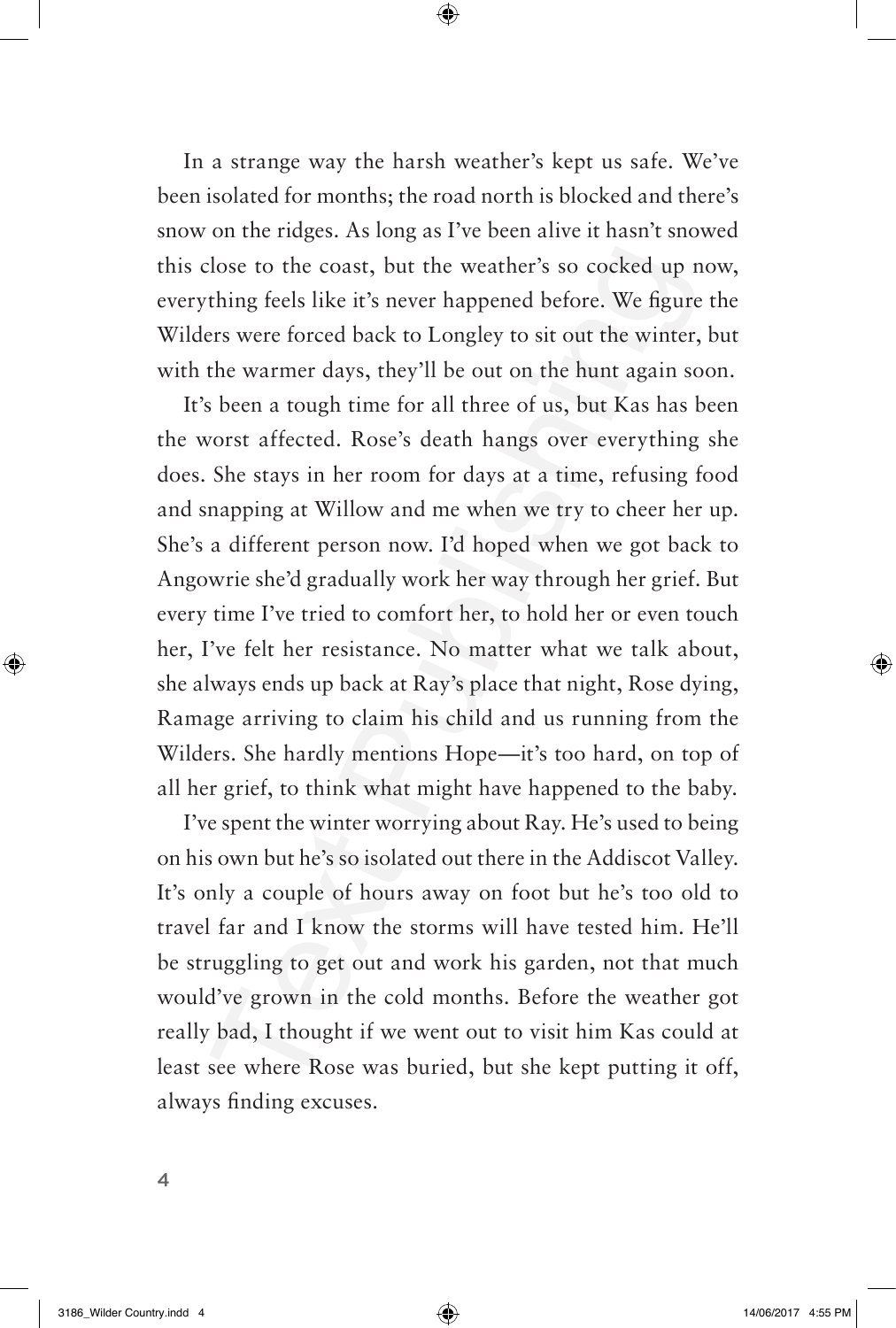The first few weeks after Rose died were the hardest. The full force of winter hadn't arrived yet and we had to be extra cautious moving around Angowrie, not knowing if the Wilders stayed south of the main range. I didn't believe they'd leave us alone. They'd figure we had food supplies hidden somewhere and Ramage still wanted to take Kas back to Longley. As far as he was concerned, she was a Siley and his property.

Back then, I wasn't prepared to risk trapping along the fences. It's what they'd be expecting, that we'd return to a place we knew we could get food. As long as we stayed in town, kept out of sight, lit a fire only on moonless nights and got by as best we could, I thought we'd be safe. So we relied on what food we could pick off the reef, mostly pippies and mussels exposed at low tide. If south of the main range. I didn't believe they'd leaves. They'd figure we had food supplies hidden somewlares thange still wanted to take Kas back to Longley. As was concerned, she was a Siley and his property.<br>Conseque

Rowdy rushes ahead once we get close to home. By the time I'm through the back door he's lapping water from his bowl in the corner. Kas and Willow sit at the kitchen table peeling hard-boiled eggs.

Willow looks up and smiles. 'How was the surf?'

I cup my cold hands on the side of her face and she reels away. 'A bit chilly,' I say.

Kas forces a smile then goes back to the eggs. This is what she's like now, only half with us, hardly joining in, as though it would be some sort of crime.

With Kas off in her own world, Willow's become my shadow. She's always watching me, asking a million questions about rabbits and hunting and living off the land.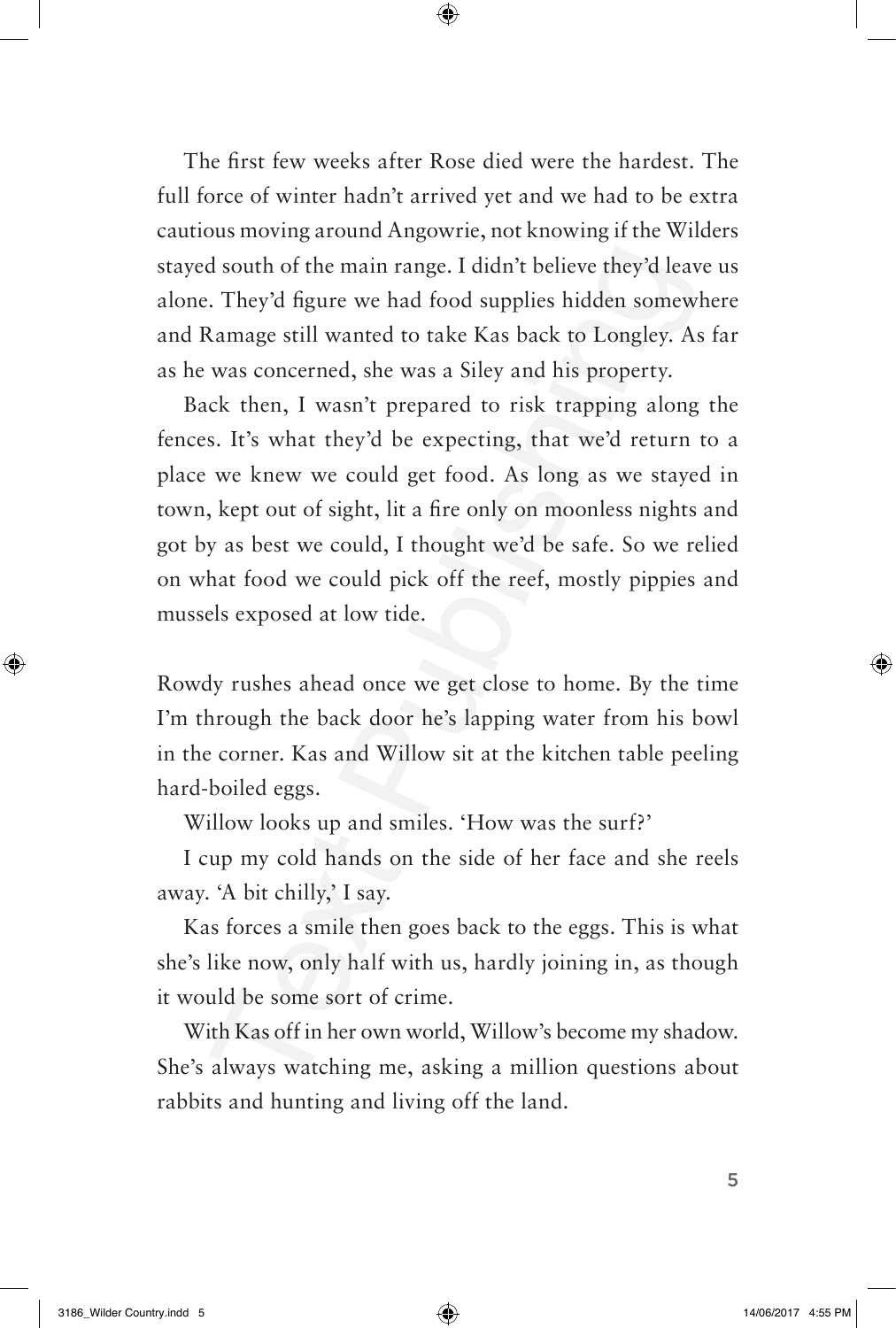I decided last night that we should start trapping again and she's excited to get going.

After breakfast she sits on the back porch watching me oil the traps. The wind has turned and another storm is threatening. She pulls her favourite woollen coat tight around her shoulders. We needed to find some clothes for her when we got back from Ray's, so I went through all the houses in the area. Eventually, I found a heap of kids' clothes in a place at the top of Parker Street. She had a great time trying them on, parading up and down the hallway. Even Kas managed a smile. aps. The wind has turned and another storm is thraw the Shee pulls her favourite woollen coat tight around ders. We needed to find some clothes for her when ack from Ray's, so I went through all the houses in Eventually, I

'Show me how to do that,' she says, coming and kneeling next to me on the grass.

I work the trap's jaws open and shut while she drips oil into the spring. I look up and see the concentration on her face, everything focused on what she's doing, as though this is a skill she'll need to hang onto.

She pushes the hair off her face with an oily hand and catches me looking.

'What?' she says.

'Nothing,' I say, trying not to smile. She's easy to be around. I never have to second guess her or worry about upsetting her. She's turned out to be a tough kid.

The storm is short and sharp, exhausting itself in fifteen minutes. When we're ready to leave, I stick my head in the door and tell Kas we're heading up to the fences. She's still at the table with the same blank look on her face she's had since we got back from Ray's. I so much want the old Kas back, the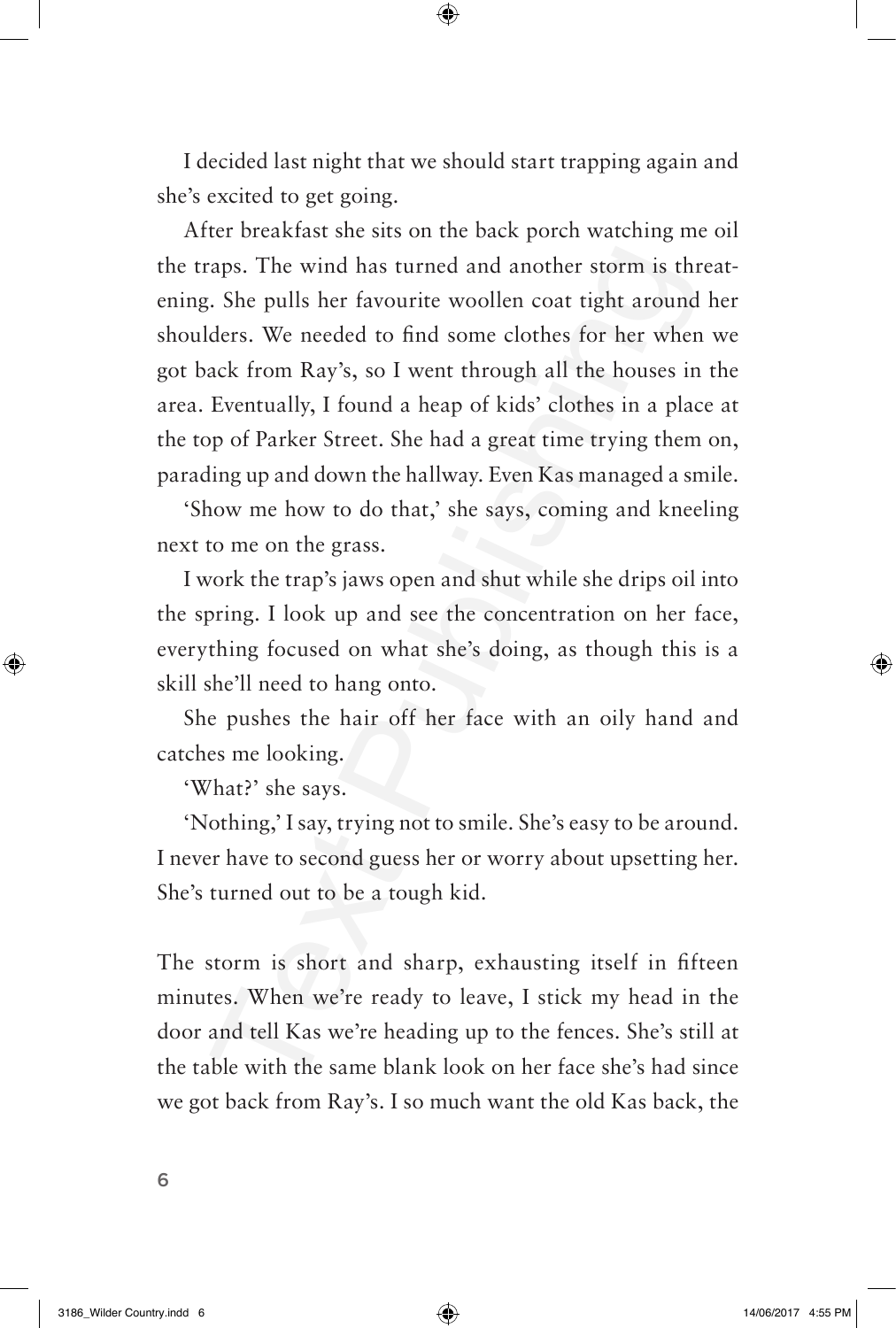one that was funny and warm. She looks the same, her hair thick and tangled and falling across her face, deep brown eyes, the skin dark around the birthmark on her cheek, but there's something missing—the spark that made her who she was. Even though she's been right here, sleeping in the next room, eating at the same table, warming herself by the same fire, she might as well be on another planet.

'I'm taking Wils with me,' I say.

'Sure. Whistle when you come back.'

This is the way she talks now, in short little sentences, like anything else is too much effort.

We head out with the traps, keeping to the back tracks and staying alert for any sign of danger. The storm damage is everywhere. Fallen branches and uprooted trees block our way at every turn. Only Rowdy is unconcerned, darting ahead, happy to be active again after a slow couple of months. He senses the familiarity of it, though this time with Wils included in our little party. It's easy to forget she's only nine or ten years old. She doesn't wander or dawdle like a kid anymore, she walks with purpose, keeping her eyes and ears open. thing missing—the spark that made her who she v<br>though she's been right here, sleeping in the next ro<br>g at the same table, warming herself by the same fire,<br>g at the same table, warming herself by the same fire,<br>as well be

And she's been practising with the bow and arrows. At the beginning of winter she set up a target in the backyard, an old mattress with a bullseye painted in the middle. At the start, I think she did herself more damage than the target—she had big red welts on her arm where the string hit her—but gradually she got the hang of it. Now she can hit the target from the other side of the yard, and when she isn't practising, she'll be in the shed sharpening the metal tips of the arrows.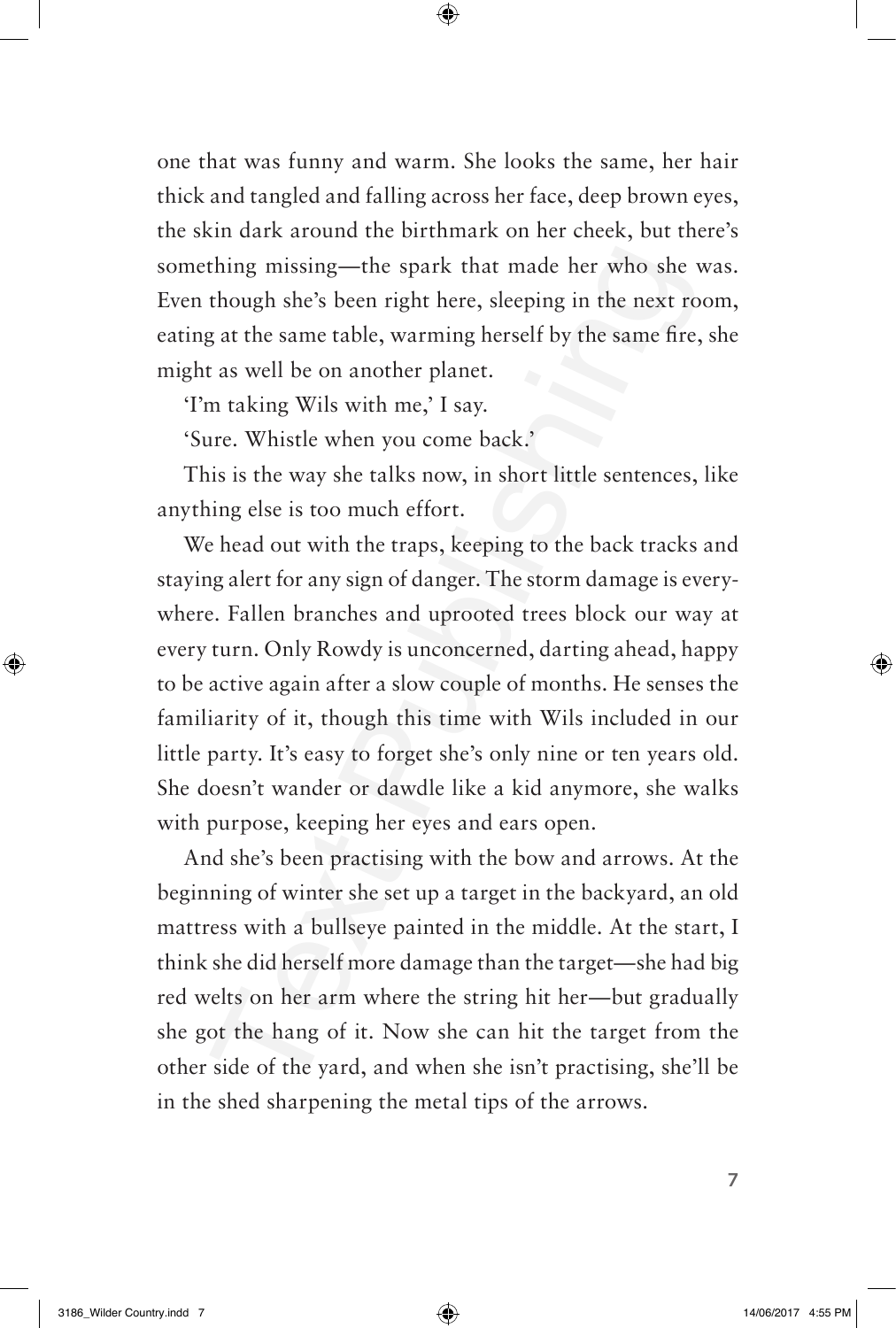It takes twice as long to get up to the ridge as it would have before the winter. We approach the fence slowly but everything looks the same. The burnt-out hayshed is still a tangle of steel girders and blackened rafters, all collapsed into a heap. I know this place well—I've been setting my traps up here since before Mum died.

Further along we come to the gateway where I knocked Ramage off his trail bike. I'd strung a length of wire across the opening so he'd hit it at speed. He was injured and I had a knife at his throat, but somehow I couldn't finish him off. Now I wonder how things might have been different if I'd killed him when I had the chance. Maybe he wouldn't have attacked the valley, forcing us to escape with Willow. Maybe Rose would be alive. Maybe she and Hope would be living with us and Kas would be a different person. the same. The burnt-out hayshed is still a tangle of stame. The burnt-out hayshed is still a tangle of stame and blackened rafters, all collapsed into a heap. I knace well—I've been setting my traps up here since be died.<br>

Finding a small gap in the bottom of the fence, I dig the first trap in and push hard on the spring to set the plate. Willow squats next to me and watches.

'This is where you've gotta be careful, Wils. If the plate doesn't catch, it'll snap shut and you'll lose a finger.'

The plate holds and I sprinkle some dry leaves over the top to hide the metal. Willow is holding her breath. Rowdy knows to stay well clear. We set four traps at intervals along the fence.

It's slow going on the way back down. Willow walks out in front, checking every now and again to check I'm keeping up. When we reach the lookout above the old football ground we sit down for a rest and scan the town below for any sign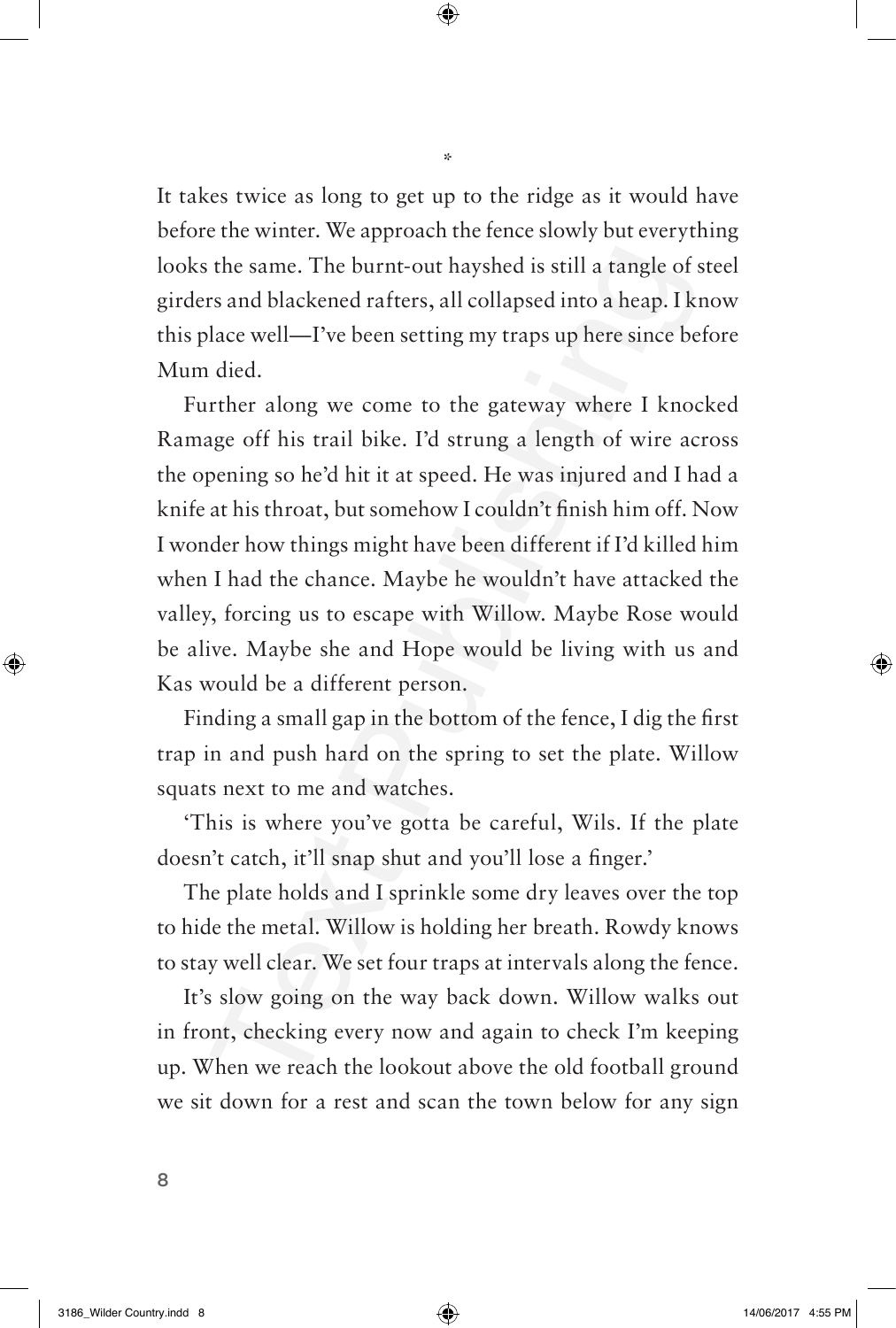of danger. From up here I can pick every street, every short cut and trail through the dunes. This is my town, my fortress against the Wilders. If they come again, I can outwit them; I know the terrain so much better than they ever will.

Willow sits next to me and says, 'When is Kas going to be happy again, Finn?'

'It's going to take a while, I think.'

Willow sighs and looks to the blue line of the horizon. 'She cries in the night,' she says.

'She'll get better. We've just gotta look after her until she does.'

'Finn!' Willow says suddenly. She points to where the main road winds down into town. There's movement, something catching the light. I can't hear anything above the sound of the wind whipping through the trees, but I watch a gap in the bush a little further down and wait to see what emerges. the terrain so much better than they ever will.<br>
Illow sits next to me and says, 'When is Kas going to<br> *x* again, Finn?'<br>
S going to take a while, I think.'<br>
Illow sighs and looks to the blue line of the horizon. '<br>
in th

There are maybe six or seven of them—we're too far away to work out who they might be, but they're moving slowly. I can't see any weapons but they're pushing handcarts piled with sacks. I'm hoping they're Drifters, like the ones that passed us when Harry had me blindfolded up above Pinchgut Junction.

Rowdy's picked up their scent and he stands to attention. Keeping low, we take off down the track to the river bridge, arriving before they get there. We make our way across and hide just off the road in a low stand of tea tree.

The first thing I want to see is that they're not Wilders. After a few minutes they come to the bridge and stop. There are six men and two boys, Drifters for sure. Their clothes hang off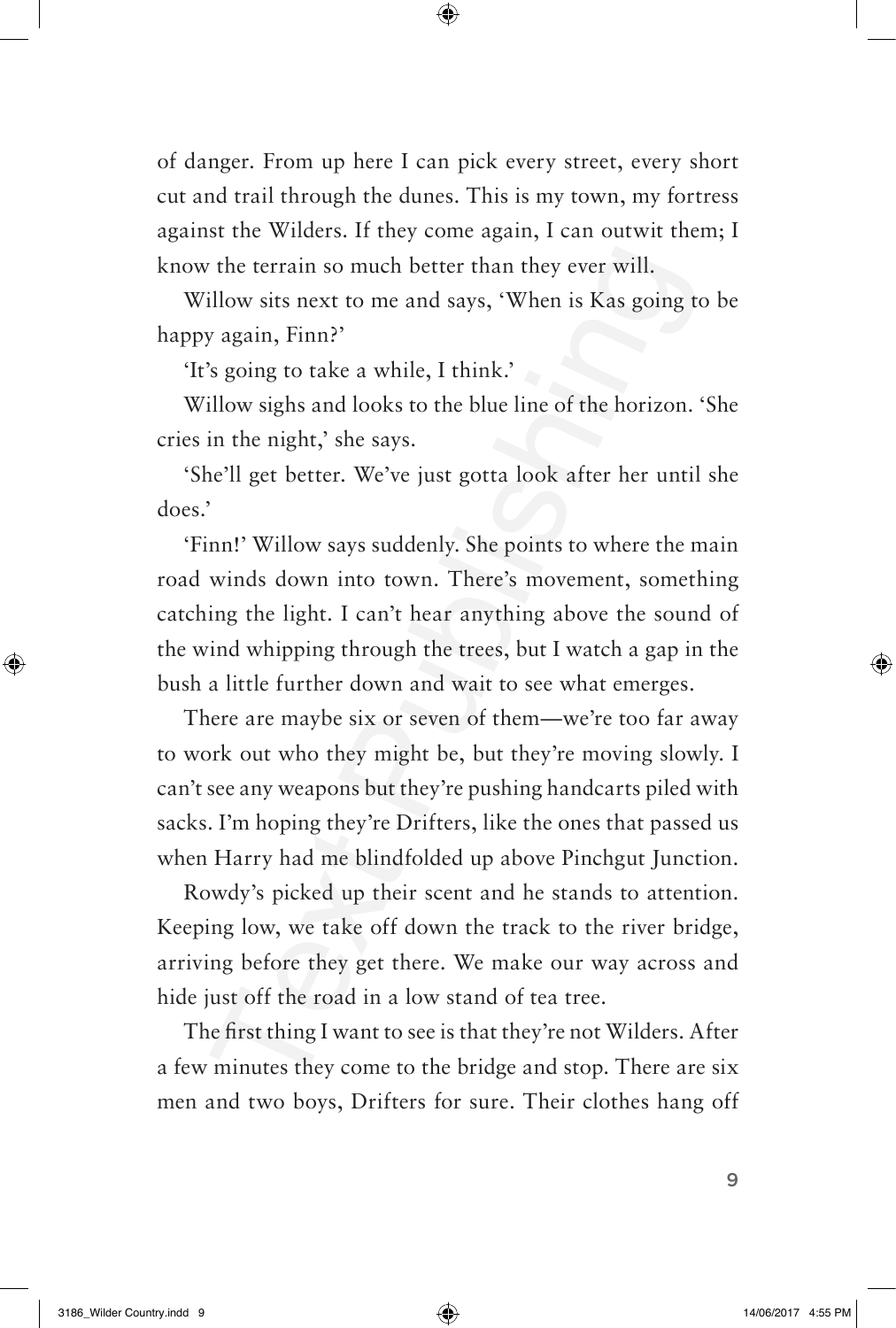them and they hold rags over their mouths as though the air is dirty. Their hair is long and matted and their eyes dart left and right. One of them, a tall man with a stooped back, walks out onto the bridge and looks up and down the river.

Willow lies next to me holding her breath. Rowdy crouches low, ready to spring at them if he has to. I touch him gently on the nose but he stays alert. These are the first Drifters I've seen in Angowrie, the first to take their chances on passing through a quarantined area—at least I hope they're passing through.

The tall guy motions the others across. They stay in single file keeping their heads down and their mouths covered. As they pass us, I see how thin they are. Their eyes are dark and sunken, their arms and legs like sticks. I can smell them too—a stench of sweat and piss. Some are barefoot but a couple wear shoes that clomp on the asphalt road. The smallest two boys, about seven or eight years old, are at the back, struggling to keep up. nto the bridge and looks up and down the river.<br>
Illow lies next to me holding her breath. Rowdy crouse ady to spring at them if he has to. I touch him gently<br>
see but he stays alert. These are the first Drifters I've gowr

They continue along the road parallel to the river, the axles of their carts squeaking under the weight of their loads. We track them as they pass below the platform and make their way up the hill and out along the coast road.

I'm happy to see the back of them. Mum and Dad always said we should help people less fortunate than us, but all the old rules fell away after the virus. We probably could've given them some food, though we hardly have enough for ourselves, but who's to say they wouldn't have killed us for it. I stopped trusting people a long time ago. I don't feel good about it, but it's necessary now.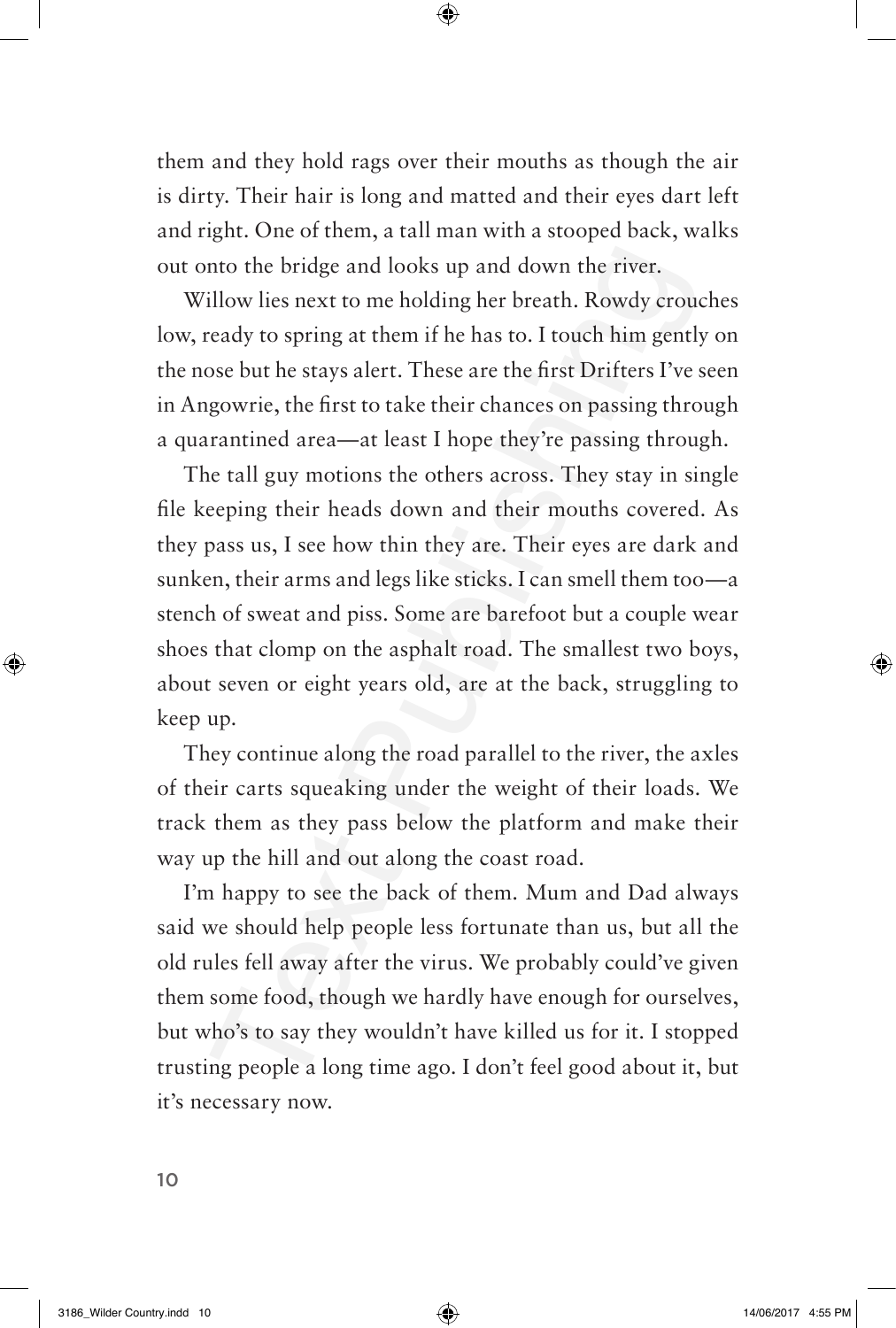In the next couple of weeks we survive the last of the storms, hunkered down, hoping our little house will stand up to the weather. The appearance of the Drifters is a reminder that the spring will bring more danger. We've got no way of knowing what's happening outside Angowrie in the bigger towns like Wentworth, where I used to go to school, or further north in the larger cities, but people are moving again. Add to that the threat of the Wilders and things are going to change. Quickly, it seems. er. The appearance of the Drifters is a reminder that<br>g will bring more danger. We've got no way of know<br>s happening outside Angowrie in the bigger towns<br>worth, where I used to go to school, or further nort<br>rger cities, bu

We see out the winter, scrounging for food and huddling together to keep warm. I can't help but think back to my previous two winters, when there was just Rowdy and me doing the same, scrounging for food and huddling together for warmth. But everything has changed since Rose appeared on the beach.

More than ever, now, I need to find a way through to Kas, to open her up again. And not just because I want to feel her close to me. If we're going to make it through the summer, with the Wilders returning to settle old scores, all three of us will have to have to work together. It's the only way I can see us surviving.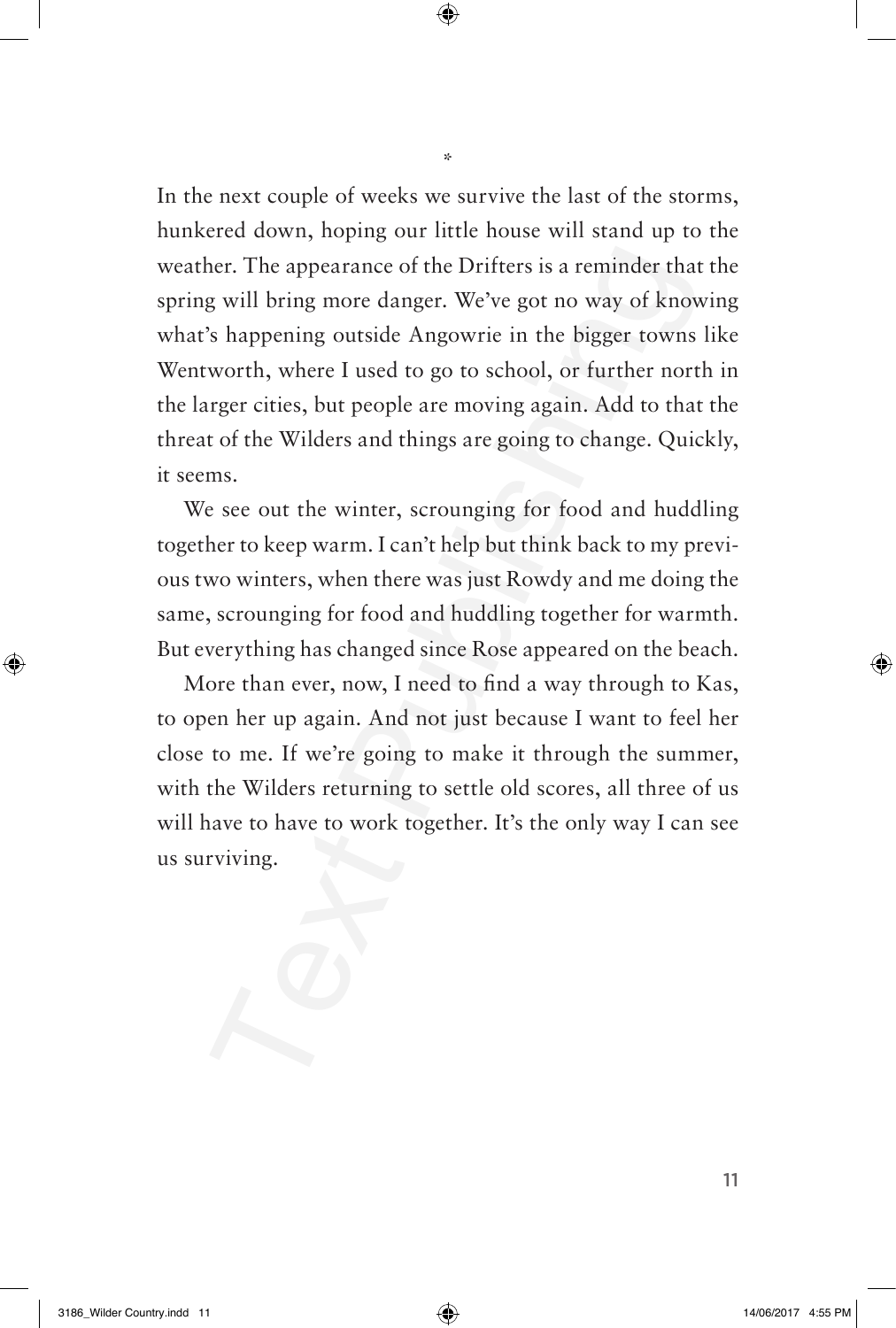2

Spring has taken ages to get here, but finally the storms have eased off and the few remaining fruit trees around town have started to blossom.

Today it feels like we've turned some sort of corner. The sun has got a bit of punch to it and we can feel it warming our winter bones. Willow wants to come down to the beach and watch me surf. Kas sits on the porch, stretching and flexing like a cat that's just woken up. She ties her hair back and turns her face to the sun. g has taken ages to get here, but finally the storms b<br>off and the few remaining fruit trees around town h<br>d to blossom.<br>Aay it feels like we've turned some sort of corner.<br>As got a bit of punch to it and we can feel it wa

'Me and Wils are going to beach,' I say. 'Wanna come?' She's hardly been outside for months. The fresh air and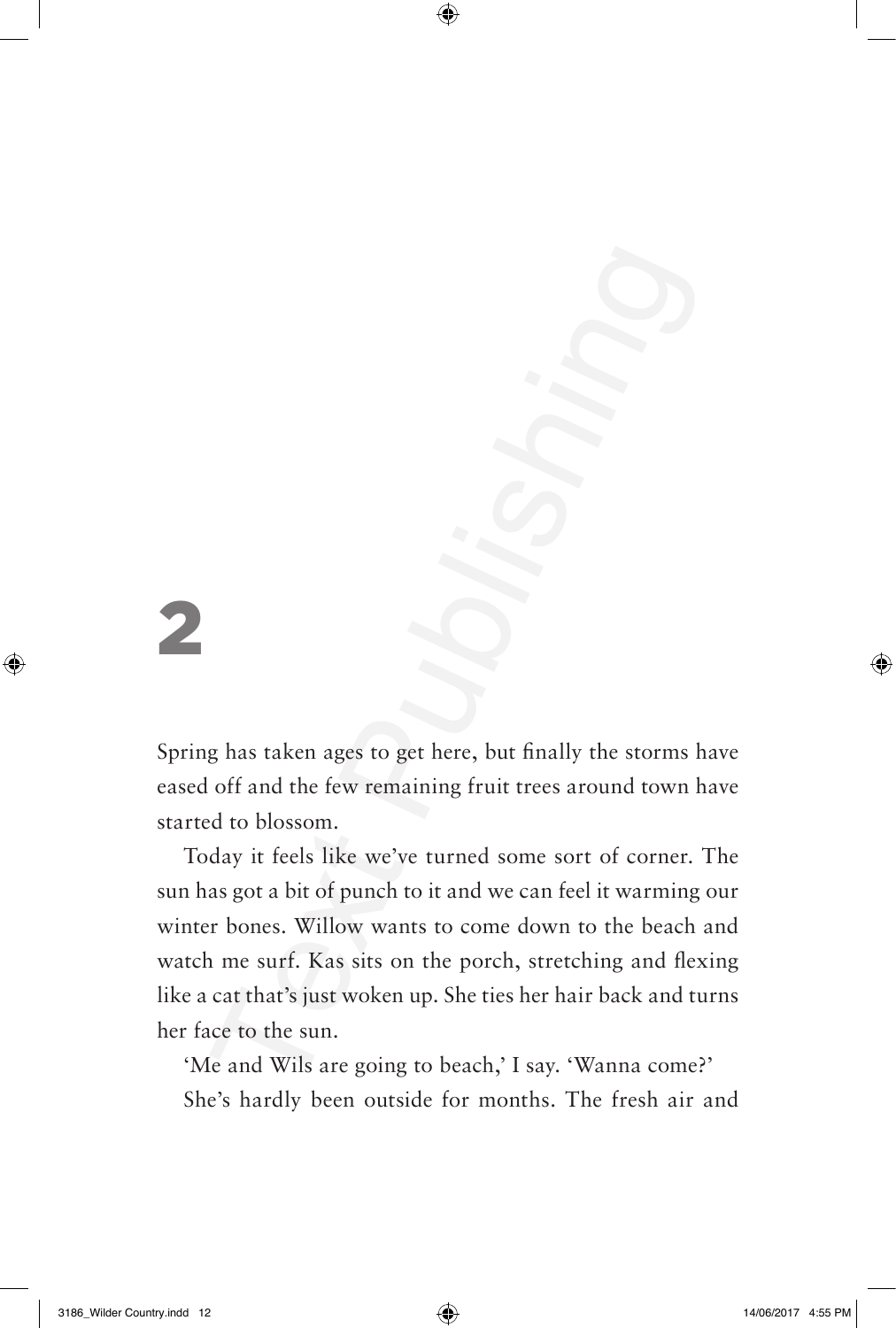sunshine would do her good.

'I might come over later,' she says, but I can't tell whether she means it or not.

I've almost given up trying to convince her to do anything. Willow hasn't said as much but I reckon she feels the same way. She spends all her time with me and hardly bothers to tell Kas what she's doing. And Rowdy has adopted Willow—they go everywhere together.

As we make our way up to the platform, it's good to feel the sand under my feet and the northerly at our backs. The swell is dead straight, not too big, which is good because I'm a bit rusty. Willow and Rowdy race down onto the open beach. I change into my wetsuit, stash my clothes under the platform and follow them. The sets are lining up nicely but I want to make sure Willow understands we have to be careful, even though it's a beautiful beach day. e almost given up trying to convince her to do anyth<br>whasn't said as much but I reckon she feels the same vends all her time with me and hardly bothers to tell<br>she's doing. And Rowdy has adopted Willow—they<br>where together.

'Wils, we need a way of signalling each other in case there's any trouble,' I say.

'Like how?'

'If you want me to come in, hold both your arms up in the air and keep them there. I'll watch for you and if I see you signalling, I'll come straight in, okay?'

'Like this?' She stands on her toes and holds her arms up straight.

'Perfect. You'd make a great surf lifesaver.'

'What's that?'

'Never mind. Stay with Rowdy.'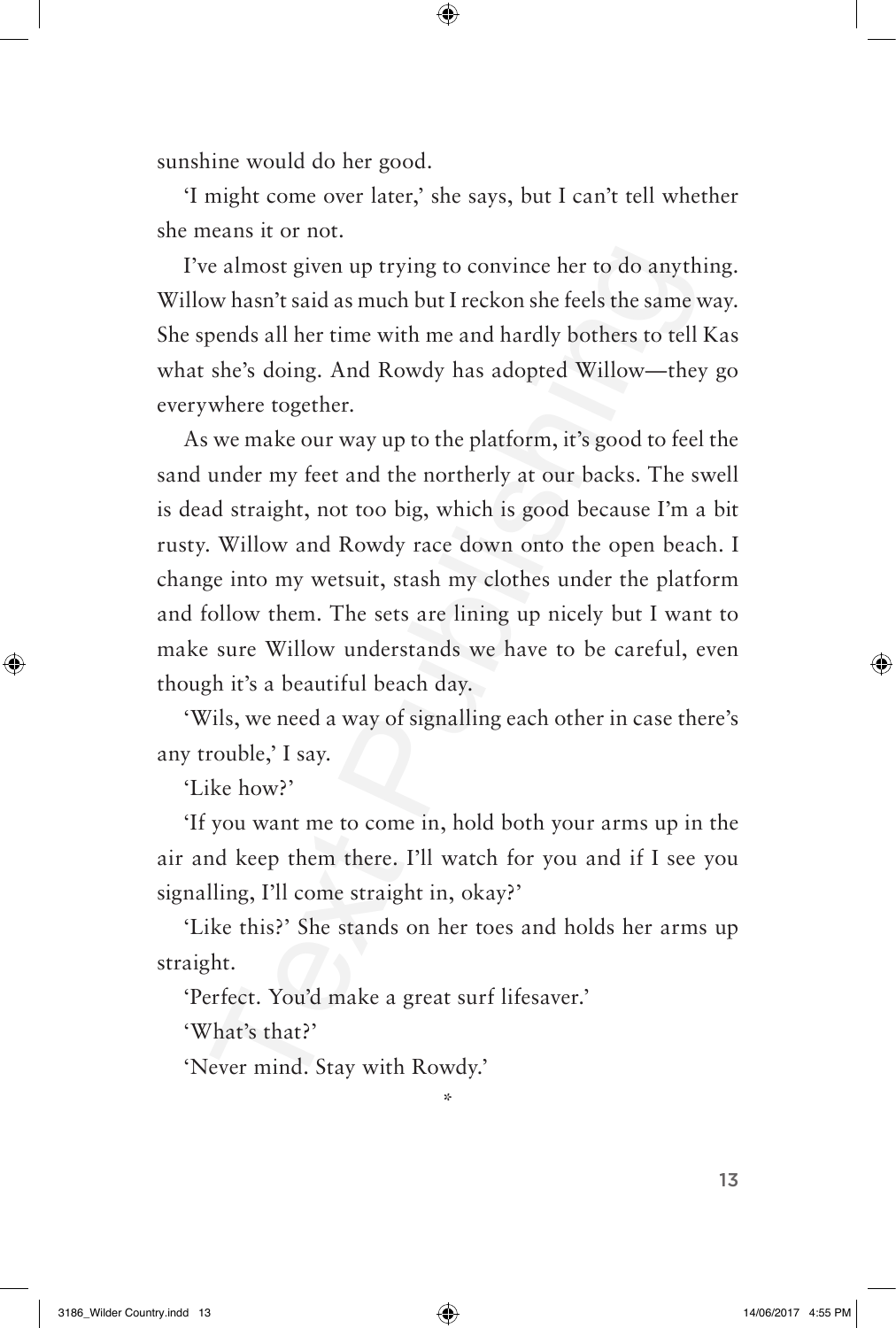The current is strong and by the time I make it across the bar, my arms are starting to feel it. It's good to duck dive under a set on the way out, keeping my eyes open underwater and watching the rolling force of the wave come at me. I sit up and look back at Willow, who's racing up and down the beach with Rowdy. Like every other time I've surfed over the past three years, I check up the river as far as I can see, then turn and paddle towards the peak. The water hasn't settled after the rain and there are little bits of weed and leaves that have been washed down the river. But the offshore wind is glassing off the surface and the waves are hitting the bar and peeling along the line.

What I've missed through not surfing much over the winter is doing something that's not just about survival for a change. But, for some reason, I feel uncomfortable today. I keep looking at the beach, where Willow has stopped running along the sand and is staring out to sea. I take a wave and paddle back out. When I look again, Willow has both her arms in the air. Kas is standing a little way behind her, arms in the air, too. My heart starts to race and I scan the dunes for signs of trouble before catching the next wave and belly-boarding in over the bar. I tuck the board under my arm and run towards them. ing the rolling force of the wave come at me. I sit up<br>back at Willow, who's racing up and down the be<br>Rowdy. Like every other time I've surfed over the p<br>vears, I check up the river as far as I can see, then t<br>p<br>vars, I c

I'm out of breath by the time I get close enough to yell to them. 'What is it? Where are they?'

'Come here,' Willow calls.

I splash through the shallows until I reach her.

'What's going on?'

'I wanted you to come in,' Willow says.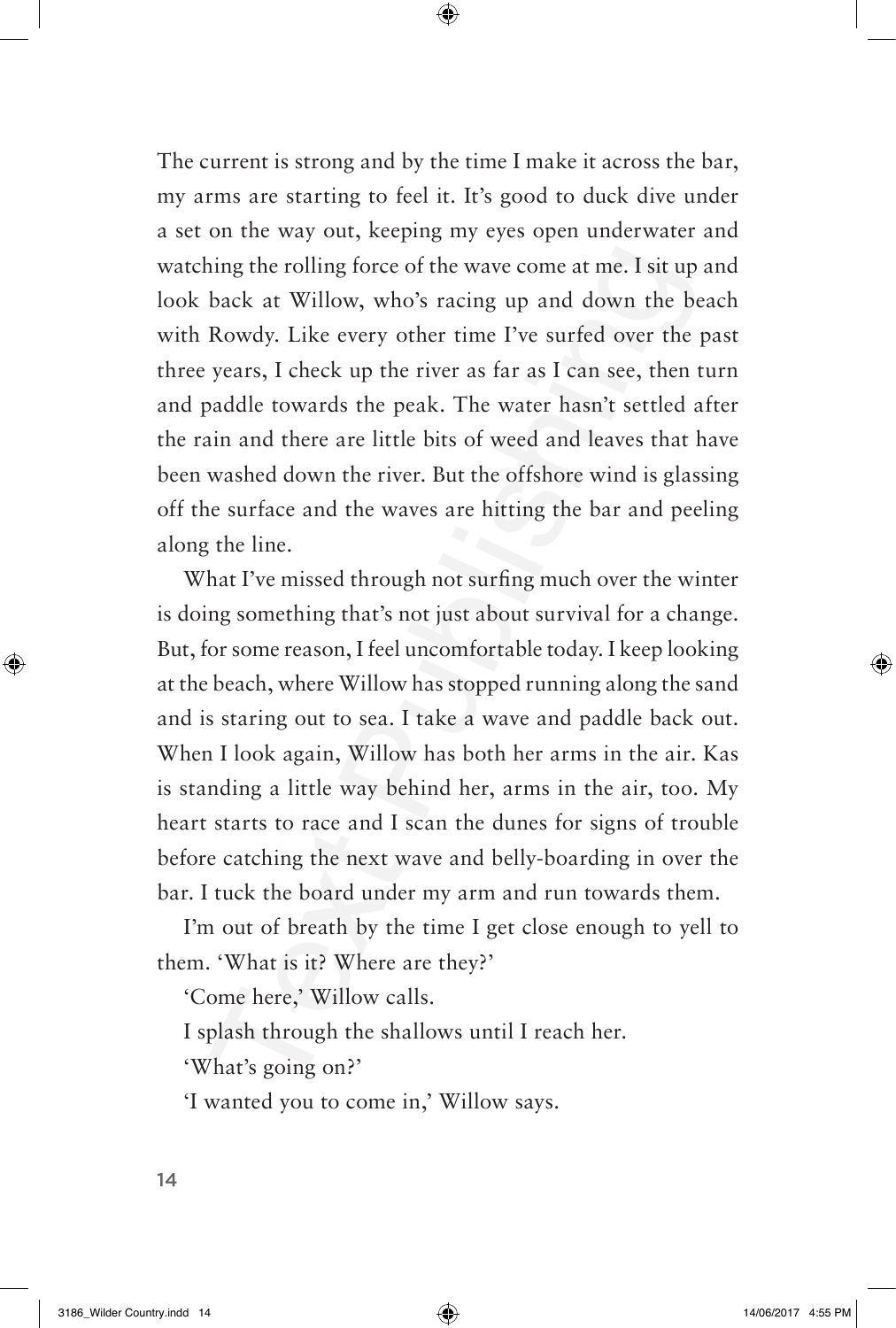The offshore blows her hair from behind, making it fly around her face like a halo. She puts her hands on her hips and juts her jaw out. 'I want to swim, Finn. I want to go in the water,' she says.

I'm relieved but a bit confused too. I look to Kas, who's standing a few metres back but she doesn't meet my gaze. 'What's stopping you?' I ask Willow.

'Come with me,' she says.

'Why?'

'We've never been in the sea before,' Kas says. 'Remember?' Her voice sounds different, more lively, and there's a half smile on her lips.

I take my board up to the dry sand and put it down. Willow and Kas follow me and shyly strip off to their underwear. Kas has her arms across her chest and Willow jumps up and down to keep warm.

'We reckon the wetsuit's not fair,' Kas says. 'If we're gonna get cold, you are too.'

'All of us together,' Willow says, kicking at the sand.

So I unzip it and peel it off. I'm glad I left my jocks on underneath. Willow runs ahead but pulls up short of the waterline. Kas walks down next to me and I steal a glance at her. Her body is thin but her dark skin glows in the sun. She has a singlet on and a pair of black undies that might have been Mum's. I could be imagining it but I think she's leaning in to me as we walk. Our shoulders touch and her hair brushes against my arm. We reach Willow, who's bouncing on her toes in the shallows. ater,' she says.<br>
ater,' she says.<br>
ater,' she says.<br>
ing a few metres back but she doesn't meet my g;<br>
t's stopping you?' I ask Willow.<br>
Diverse State State State State State State State State State State State State Stat

'Is it safe?' Kas asks.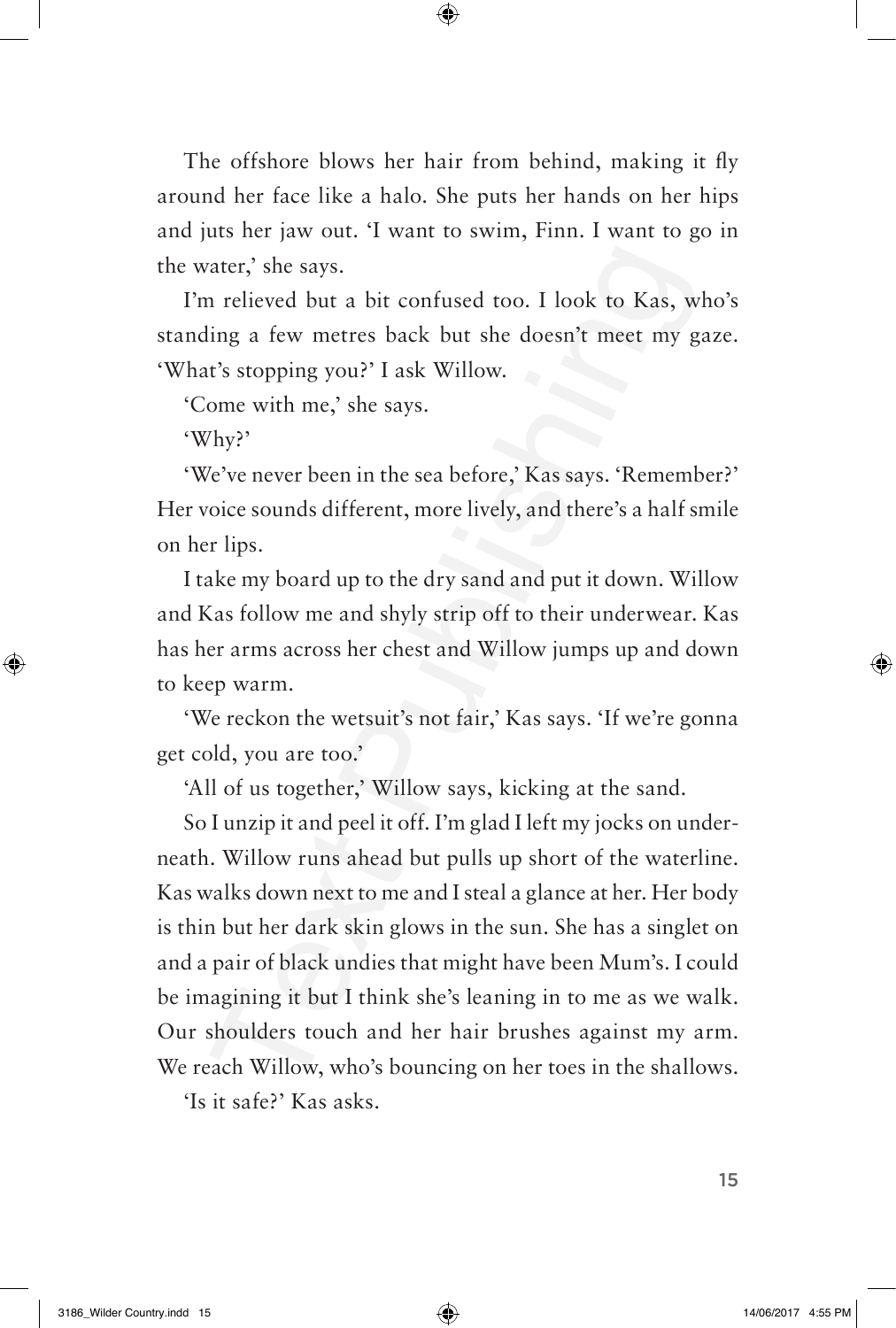The sea is second nature to me, part of who I am. I remember Dad carrying me into the water when I was really little. I could swim by the time I was five and I started going to the beach on my own when I was ten. I've never felt fear in the water, though Dad always taught me to respect it, not to take anything for granted, especially when the bigger swells are running.

'Okay,' I say, 'the waves are pretty small but there's a strong current running along the beach. You'll have to brace against it.'

I'm peering out to sea and when I look back at Kas and Willow I can tell they haven't understood a word. So I hold out my hands and they each take one.

'Come on,' I say, and we walk out until the white water pushes against our knees. The water is freezing and I can feel the goosebumps rising all over my skin. Willow grabs hold of my arm with both hands, while Kas lets go and edges back towards the beach, looking uncertain.

'Take Wils first,' she says, 'I'll wait here.'

Willow climbs onto my back and we walk out to where the waves are breaking on the bar. She seems so much bigger and heavier now than a few months ago. The current is strong but I hold my footing and before long we are pushing through chest-high waves. Willow's squealing with the excitement of it, her arms squeezed around my neck hard enough for it to hurt. Slowly, she slips off and dives under a wave. or when I was ten. I've never felt fear in the water, tho llways taught me to respect it, not to take anything<br>ed, especially when the bigger swells are running.<br>Ray,' I say, 'the waves are pretty small but there's a str<br>a

After a few minutes she's shaking with the cold so I guide her back in to where Kas is standing in the shallows. Willow runs up the beach to dry off and Rowdy follows her.

Kas looks at me with wide eyes. I mean really looks at me,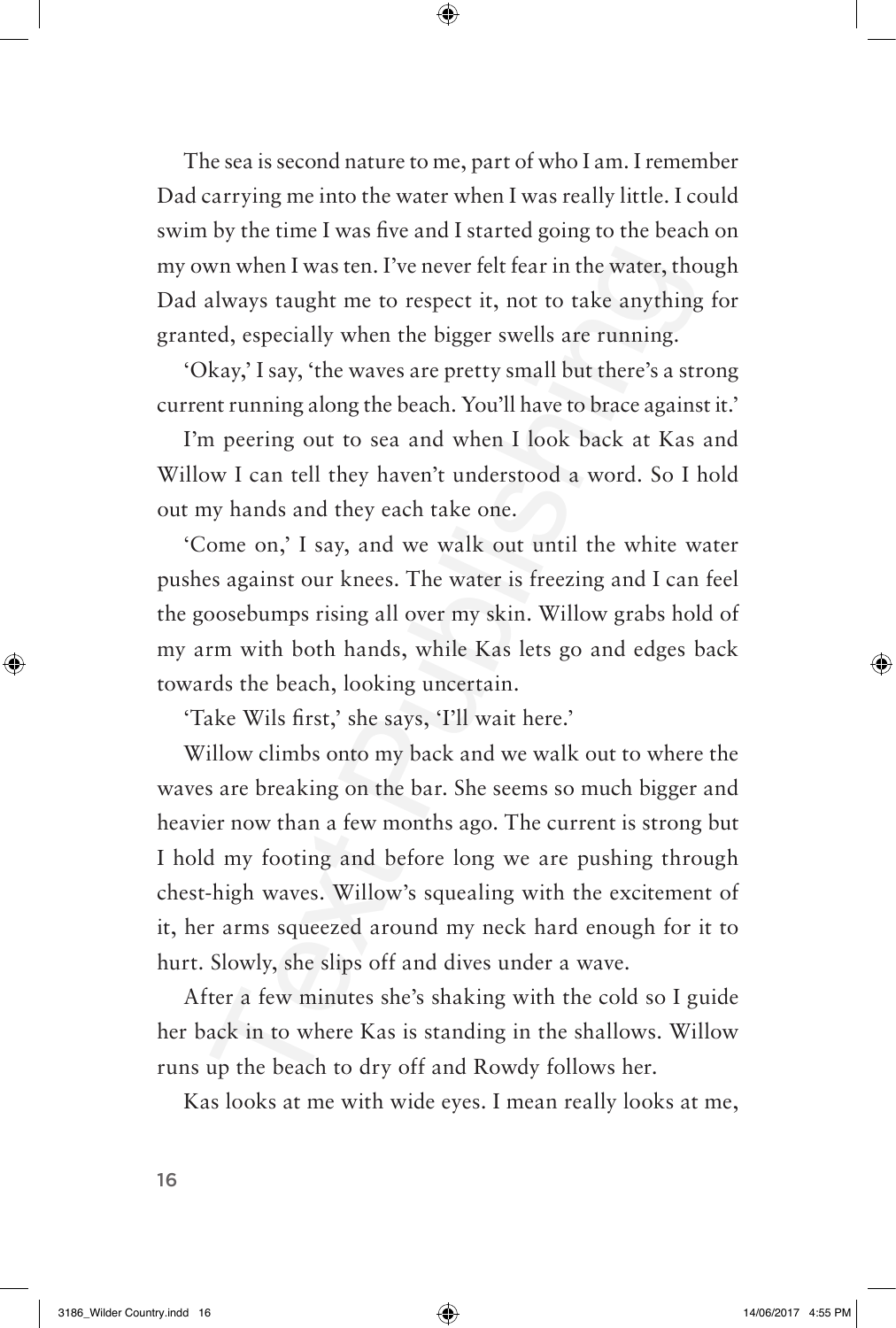like she hasn't since Rose died. She takes my hand and we turn to walk out into the waves. By the time we get to the bar she's bracing her body against the sweep.

When a bigger wave pushes through, she turns her back and it knocks her off her feet.

I show her how to dive under them and before long she's sliding through the water like she's been doing it all her life. When she surfaces her hair is a slick of black down her back. Her mother's ring, looped around her neck on a strip of leather, falls out of her singlet.

'Okay,' I say, 'try this now.'

I pick up a wave and body surf it a few metres towards the beach. She can't quite get the hang of it at first but eventually she throws herself down the face of a smallish wave and comes up spluttering next to me. She surprises me by standing and hugging me. Her skin is cold and I hold her, not quite sure what's going on. Her breath comes in sharp little pants and when she lifts her head I see she is crying, her body jerking with the effort. I'm so surprised, I don't know how to react. I thought we were having fun. hen a bigger wave pushes through, she turns her back<br>cks her off her feet.<br>cks her off her feet.<br>how her how to dive under them and before long s<br>g through the water like she's been doing it all her<br>sherves right, once the

'I'm sorry,' she says, her voice shaking. 'I'm so sorry, Finn.'

'Sorry for what?'

'Shutting you out.'

'It's okay, Kas. She was your sister.'

'And your friend.'

Her eyes are red from the crying and the salt.

I don't see the next wave coming. It bowls us over and we roll across the bar, a tangle of arms and legs. Kas throws her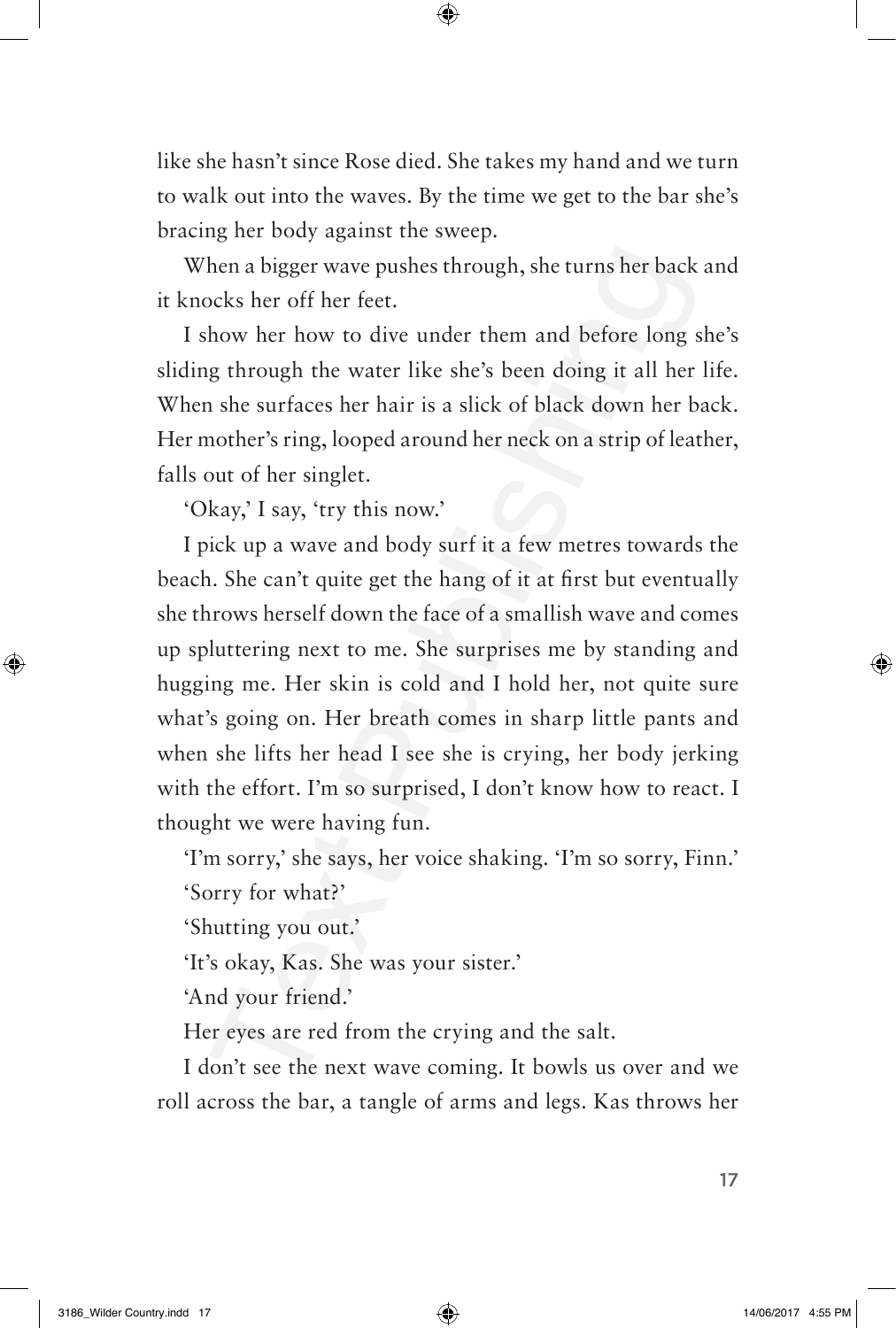hair back and grabs my hand.

Willow is huddled in the pile of clothes further up the beach. She stands and runs down to meet us. Kas nuzzles into her neck and hair, and kisses her. Willow puts her arms around Kas and the three of us stagger and fall in a heap on the dry sand. Rowdy dances around and barks excitedly.

'I'm sorry to you, too, Wils,' Kas says. She is still hanging on to me, our wet skin covered in sand. We get to our feet, link arms and walk back into the water to wash off. With Kas and Willow rolling over each other in the shallows, I would've taken a photo of this back before the virus. Moments like this are so rare now, when we forget about surviving and actually enjoy ourselves. When I think about everything we've lost our families, our friends, our homes—it's easy to forget about what we'd be doing if the virus hadn't swept them all away. I'd be in senior school, playing football, surfing whenever I could and living with Mum and Dad. Willow would be with Harry and Stella where she belongs, and maybe even Kas would have a better life, living with Stan and Beth and Rose, riding Yogi and working on the farm. and hair, and kisses her. Willow puts her arms aro<br>nd the three of us stagger and fall in a heap on the<br>Rowdy dances around and barks excitedly.<br>n sorry to you, too, Wils,' Kas says. She is still hang<br>me, our wet skin cove

I look at them now and try to hold onto the smiles on their faces before we go back to the business of staying alive.

We make our way up to the platform, where I stash my board and wetsuit in the bushes and throw on a warm jumper. The wind is stronger up here and it pricks at our skin. Kas leads the way and Willow and I follow. Rowdy has raced ahead. I find I'm looking at Kas. I watch the way her calf muscles flex with every step and her hair swings behind her, all wet and